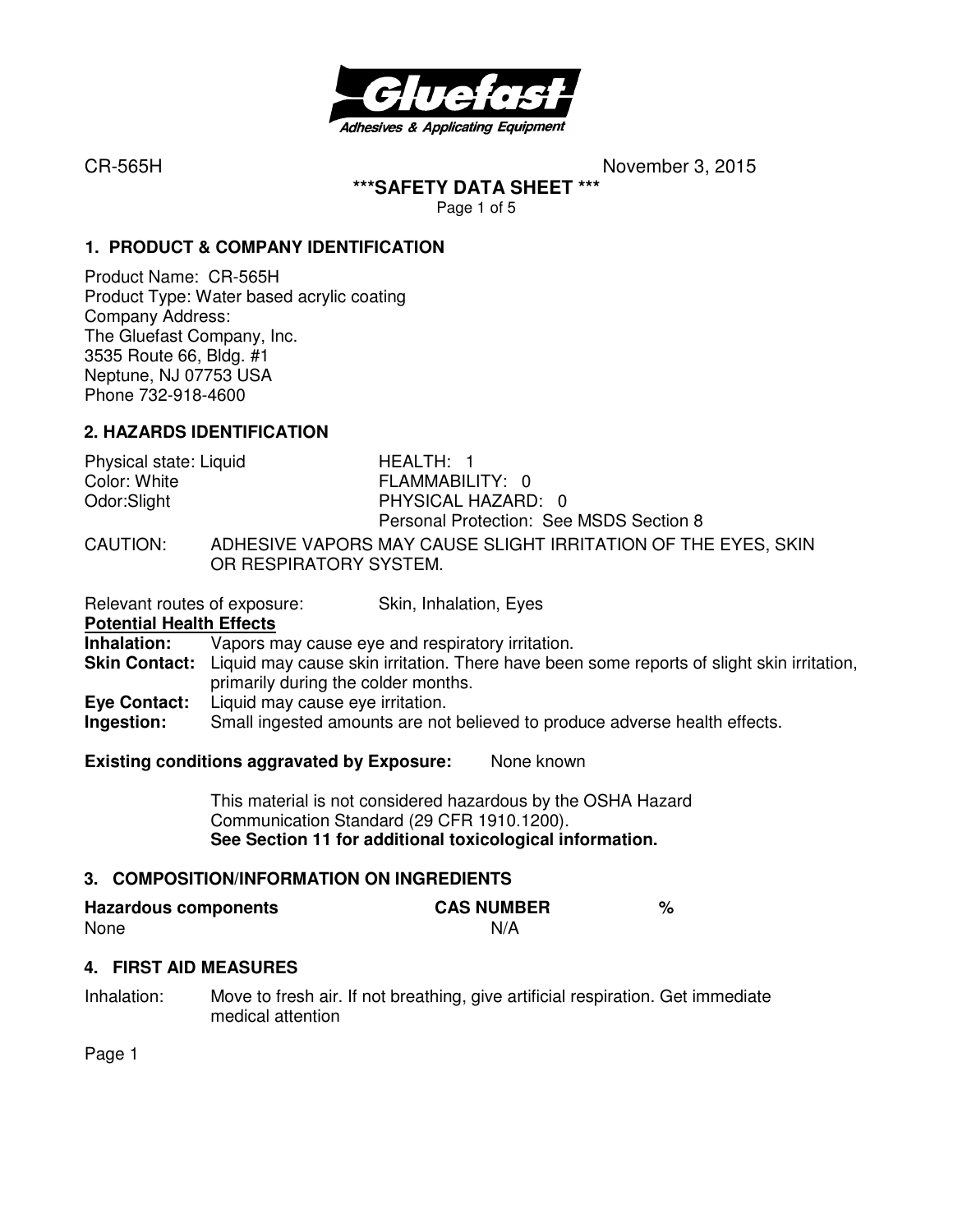

**\*\*\*SAFETY DATA SHEET \*\*\*** 

Page 2 of 5

| <b>Skin contact:</b> | Wash skin with soap and water.                                                                                                                                                     |
|----------------------|------------------------------------------------------------------------------------------------------------------------------------------------------------------------------------|
| Eye contact:         | Flush with copious quanitities of water and seek medical advice.                                                                                                                   |
| Ingestion:           | Small ingested amounts are not believed to produce adverse health effects. Give<br>two glasses of water to drink. No adverse health effects are anticipated. Contact<br>physician. |

#### **5. FIRE FIGHTING MEASURES**

| Flash point:                                                                  | $>200$ F                                                                                                                                                               |
|-------------------------------------------------------------------------------|------------------------------------------------------------------------------------------------------------------------------------------------------------------------|
| Auto ignition temperature:                                                    | Unknown                                                                                                                                                                |
| Flammable/Explosive limits - lower:                                           | Not applicable                                                                                                                                                         |
| Flammable/Explosive limits - upper:                                           | Not applicable                                                                                                                                                         |
| <b>Extinguishing media:</b>                                                   | For dry film use water, carbon dioxide (CO2) or ABC dry<br>chemical.                                                                                                   |
| Special firefighting procedures:                                              | When dried film burns, water (H2O), carbon dioxide (CO2),<br>carbon monoxide (CO), and smoke are produced.<br>Pyrolysis products may include some hazardous materials. |
| Unusual fire or explosion hazards:                                            | This product is an aqueous mixture which will not                                                                                                                      |
| burn If evanorated to dryness the solid residue may nose a slight fire hazard |                                                                                                                                                                        |

m. If evaporated to dryness, the solid residue may pose a slight fire hazard. Hazardous combustion products: NONE HAZARDOUS – contains no known hazardous ingredients as defined by the Federal Hazardous Substances Act or by the Dept. of Transportation under CFR Title 49.

### **6. ACCIDENTAL RELEASE MEASURES**

Use personal protection recommended in Section 8, isolate the hazard area and deny entry to unnecessary and unprotected personnel.

| <b>Environmental precautions:</b>                   | Disposal of water/adhesive in accordance with federal, state and<br>local regulations. Most states prohibit disposal of liquids in<br>landfills.                                                                                                                                                                                                              |
|-----------------------------------------------------|---------------------------------------------------------------------------------------------------------------------------------------------------------------------------------------------------------------------------------------------------------------------------------------------------------------------------------------------------------------|
| <b>Clean-up methods:</b><br>7. HANDLING AND STORAGE | Contain spill. Recover as much as possible for reuse. Absorb<br>remaining spill with an inert material. Ferric chloride and lime will<br>assist in coagulation. Place into closed container and store in a<br>safe location to await disposal. Wash the spill area with soap and<br>water. Do not flush liquid material into public sewer or water<br>system. |
|                                                     |                                                                                                                                                                                                                                                                                                                                                               |
| Handling:                                           | Avoid contact with eyes, skin and clothing. Wash thoroughly after<br>handling.                                                                                                                                                                                                                                                                                |
| Storage:                                            | Store indoors. DO NOT FREEZE. Product should be kept from<br>freezing which will seriously damage this adhesive. Rotate stock<br>using oldest material first. Shelf life for opened containers is three<br>months, unopened containers six months.                                                                                                            |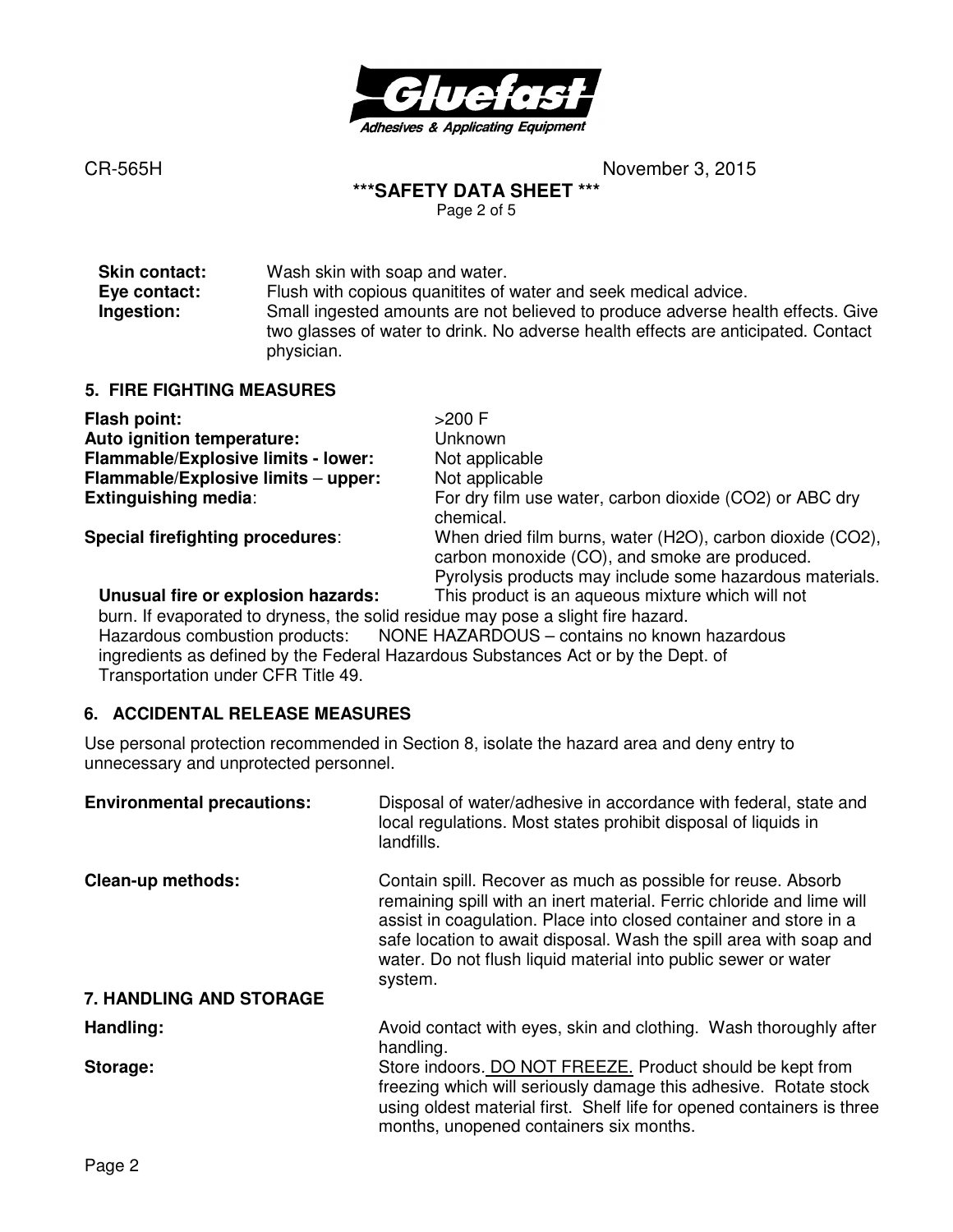

#### **\*\*\*SAFETY DATA SHEET \*\*\***

Page 3 of 5

#### **8. EXPOSURE CONTROLS/PERSONAL PROTECTION**

Employers should complete an assessment of all workplaces to determine the need for, and selection of, proper exposure controls and protective equipment for each task performed.

|      | <b>Hazardous components</b> | <b>TLV</b><br><b>ACGIH</b> | <b>PEL</b><br>OSHA | <b>WEEI</b><br><b>AIHA</b> | <b>OTHER</b> |
|------|-----------------------------|----------------------------|--------------------|----------------------------|--------------|
| None |                             | None                       | <b>None</b>        | None                       | None         |

| <b>Engineering controls:</b>                          | Effective exhaust ventilation should always be provided to draw mists,<br>fumes, and vapors away from workers to prevent routine inhalation. |
|-------------------------------------------------------|----------------------------------------------------------------------------------------------------------------------------------------------|
| <b>Respiratory protection:</b>                        | None required except if product is being sprayed where a NIOSH<br>approved mask is recommended.                                              |
| <b>Eyeface protection:</b><br><b>Skin protection:</b> | Safety goggles<br>Gloves recommended.                                                                                                        |

#### **9. PHYSICAL AND CHEMICAL PROPERTIES**

| <b>Physical state:</b>                                  | Liquid                  |
|---------------------------------------------------------|-------------------------|
| Color:                                                  | White                   |
| Odor:                                                   | Slight                  |
| <b>Odor threshold:</b>                                  | Not available           |
| PH:                                                     | $7.5 - 8.5$             |
| Vapor pressure:                                         | Water                   |
| <b>Boiling point/range:</b>                             | 212°F                   |
| Freezing point/ range:                                  | $32^{\circ}F$           |
| Specific gravity:                                       | 1.1                     |
| Vapor density:                                          | Water                   |
| <b>Flash point:</b>                                     | > 200°F                 |
| Flammable/Explosive limits - lower: Not applicable      |                         |
| Flammable/Explosive limits - upper: Not applicable      |                         |
| <b>Autoignition temperature:</b>                        | Unknown                 |
| <b>Evaporation rate:</b>                                | Water.                  |
| Solubility in water:                                    | 100% Soluble            |
| Partition coefficient (n-octanol/water): Not determined |                         |
| <b>VOC content:</b>                                     | <b>Essentially Zero</b> |
| <b>Percent Volatile:</b>                                | 48-52%                  |
|                                                         |                         |

Page 3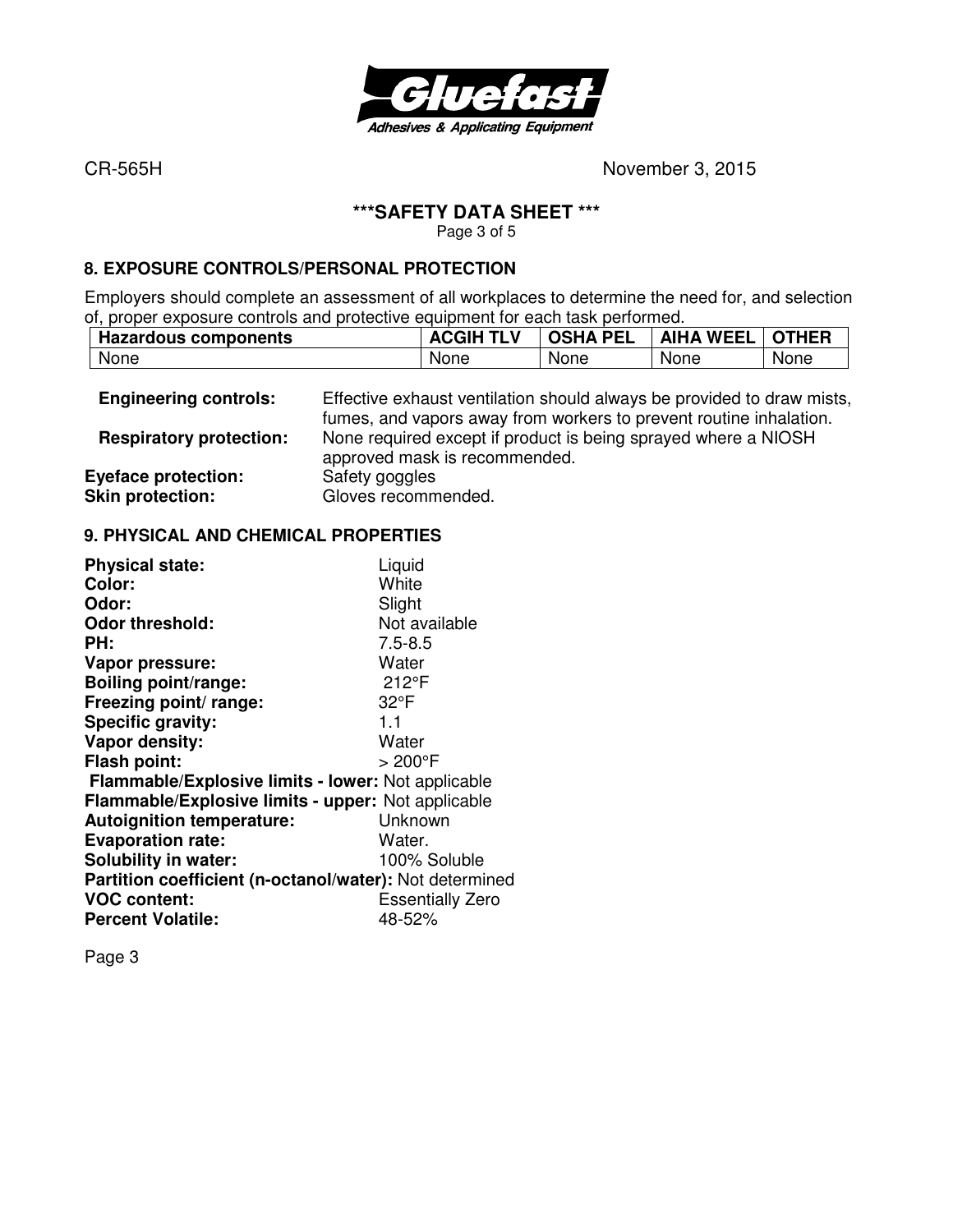

#### **\*\*\*SAFETY DATA SHEET \*\*\***

Page 4 of 5

#### **10. STABILITY AND REACTIVITY**

| Stability                        | Will break down upon contact with copper bearing                                                     |  |  |
|----------------------------------|------------------------------------------------------------------------------------------------------|--|--|
|                                  | Metals. Otherwise stable.                                                                            |  |  |
| Hazardous reactions:             | Will not occur.                                                                                      |  |  |
| Hazardous decomposition products | Thermal decomposition may yield acrylic monomers.                                                    |  |  |
| Incompatible materials:          | Reactrs with strong oxidizing agents and any water sensitive<br>materials. Avoid contact with brass. |  |  |
| Conditions to avoid:             | Do not freeze.                                                                                       |  |  |

#### **11. TOXICOLOGICAL INFORMATION**

| <b>Hazardous components</b> |      | NTB Carcinogen   IARC Carcinogen | <b>OSHA Carcinogen</b><br>(Specifically Regulated) |
|-----------------------------|------|----------------------------------|----------------------------------------------------|
| None                        | None | None                             | None                                               |
|                             |      |                                  |                                                    |
| <b>Hazardous components</b> |      | <b>Health Effects/</b>           |                                                    |
|                             |      | <b>Target Organs</b>             |                                                    |
| None                        |      | None                             |                                                    |
|                             |      |                                  |                                                    |

#### **12. ECOLOGICAL INFORMATION**

Ecological information: Not available

#### **13. DISPOSAL CONSIDERATIONS**

#### **Information provided is for unused product only.**

**Recommended method of disposal:** Disposal of water/adhesive in accordance with federal, state and local regulations. Most states prohibit disposal of liquids in landfills. **Hazardous waste number:** Not a RCRA hazardous waste

### **14. TRANSPORT INFORMATION**

# U.S. Department of Transportation Ground (49 CFR)<br>Proper shipping name: CR565

CR565HGL-CR565HPL-CR565HDR Hazard class or division: None Identification number: None Packing group: Carton-Plastic Pail-55 Gallon Drum

Product is not regulated, non hazardous and not restricted for transport by air or water.

Page 4